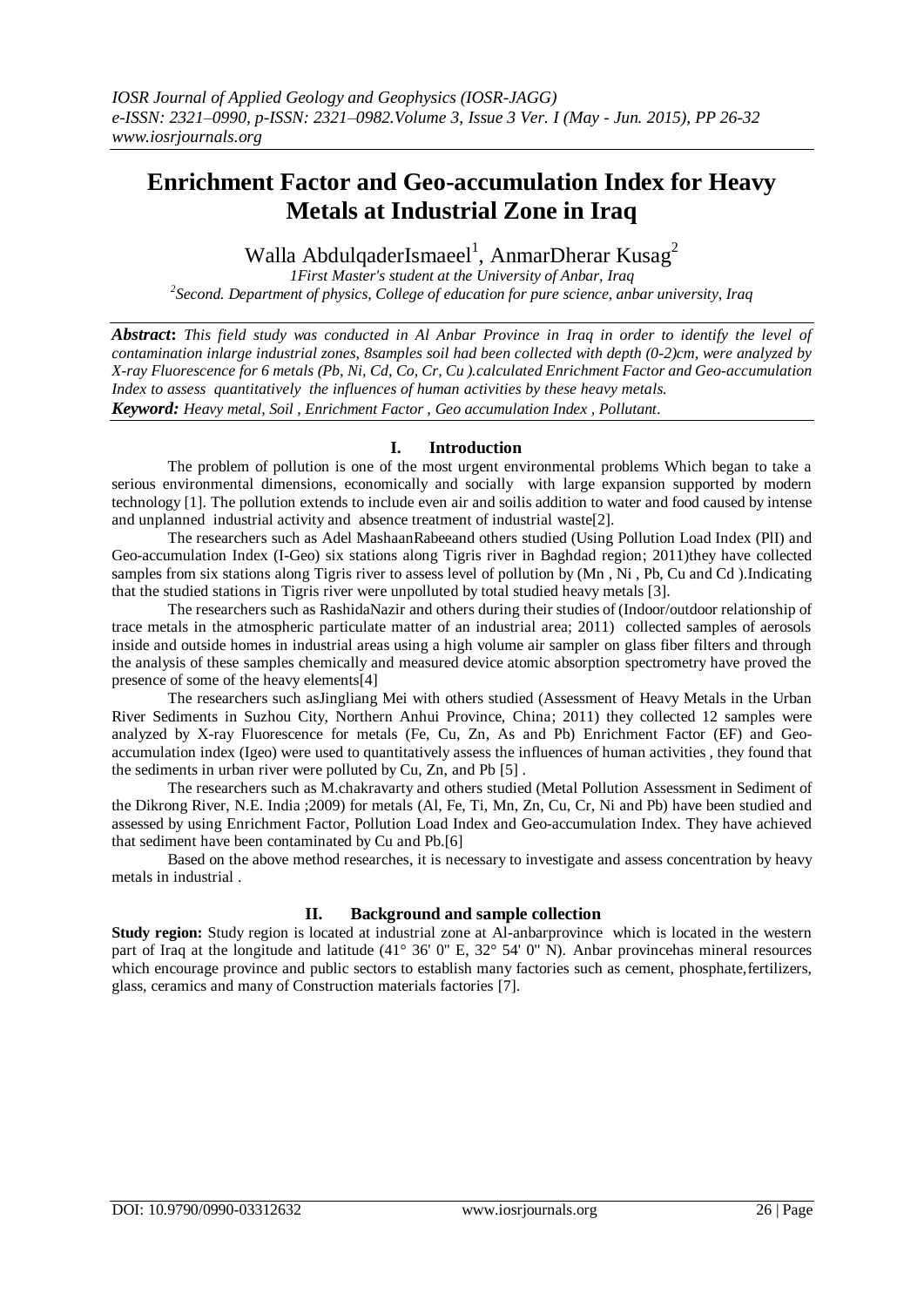

**Fig1:** show study area

**Sampling:** Only soil samples had been collected with depth (0-2) by using a homemade soil sampler.. Soil sampling was carried out from October to December 2013.All the samples were taken from industrial zone except one sample which has been taken from far away from any industrial zone activity. First of all samples were air-dried in natural condition, and the debris of animals and plants had been removed by hands. Then grinded and passed through a sieve (2mm) .

**Analysis of samples:** the samples had been analyzed by X-Ray Fluorescence and SPECTRO XEPOS device from AMETEK was used for this purpose. The charts were drawn by using STATISTICA software (StatSoft, 1999).

# **III. Result anddiscussion**

Heavy metals can produce complex compoundswhich are very harmful for human health . The following tables shows the value of heavy metals [Pb, Ni, Cd, Co, Cr, Cu ] concentration.

|                |       |       |      | <b>Table 1:</b> Heavy metals concentration (ppm) of soil samples at moustrial zone |      |
|----------------|-------|-------|------|------------------------------------------------------------------------------------|------|
| Zone           | Pb    | Ni    |      |                                                                                    | Γu   |
| A1             |       | 127.3 | 3.9  | 716.5                                                                              | 19.7 |
| A2             | 19.4  | 86.9  | 8.5  | 214.2                                                                              | 8.5  |
| A <sub>3</sub> |       | 176.9 | 8.5  | 432.3                                                                              | 8.5  |
| A4             | 244.6 | 98.9  | 3.9  | 450.1                                                                              | 3131 |
| A5             | 34.7  | 141.3 | 9.2  | 529.6                                                                              | 48.9 |
| A6             | 12.3  | 127.  | 3.9  | 781                                                                                | 28.3 |
| A7             | 16.4  | 130.9 | 3.9  | 804.1                                                                              | 30.3 |
| A8             | 56.1  | 96    | 14.6 | 386.8                                                                              | 49.6 |

**Table 1:** Heavy metals concentration (ppm) of soil samples at industrial zone

|  |  |  |  |  | Table 2: shows the minimum, maximum , mean, with global average and zero level concentration |
|--|--|--|--|--|----------------------------------------------------------------------------------------------|
|  |  |  |  |  |                                                                                              |

|    | Mean     | <b>Minimum</b> | <b>Maximum</b> | global average | zero level |
|----|----------|----------------|----------------|----------------|------------|
| Pb | 52.68750 |                | 244.6          | ιv             |            |
| Ni | 123.15   | 86.9           | 176.9          | 40             | 91.8       |
| Cd |          |                |                | 0.06           |            |
| Cо | 7.05     | 3.9            | 14.6           |                | 3.9        |
| Сr | 539.3250 | 214.2          | 804.1          | 100            | 169.3      |
| ∴u | 415.6    |                | 3131           | 30             | 16.5       |

**Zero level**: means the concentrations of heavy metals at area far away from any industrial zone.

The concentration of Pb ranging from  $(11$  ppm  $\sim 244.6$  ppm) with mean value(52.68750)has exceeded the global average [8], zero level and mean value five time and at A4 zone Pb concentration exceeded more than 200% of global average. Ni concentration began from 86.9 ppm  $\sim$  176.9 ppm with mean value (123.15) ppm which is more than global average and zero level . Cd in all zones had same concentration even at zero level but hasexceeded global average. While Co was from 3.9 ppm to 14.6 ppm which is more than global average 8 ppm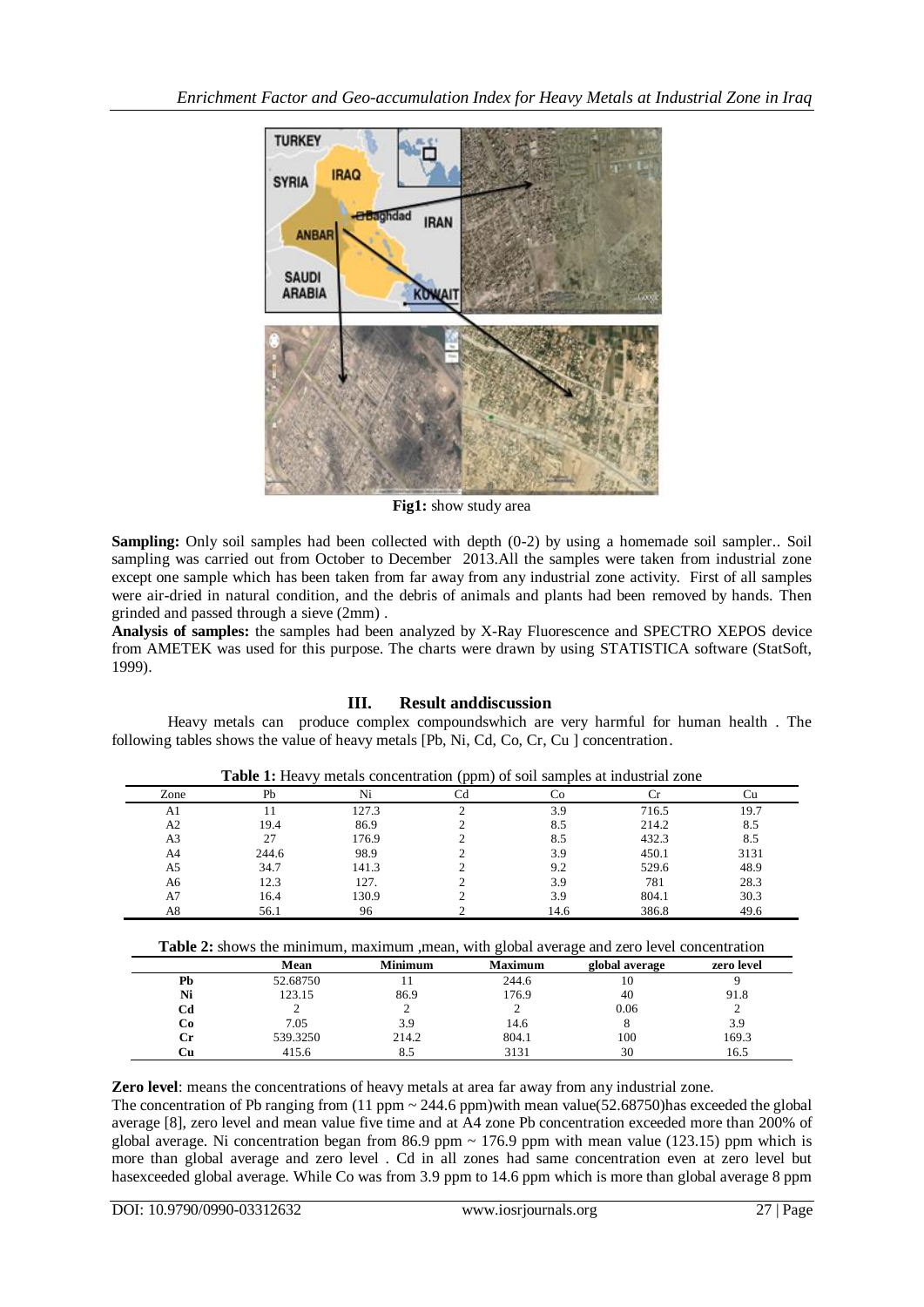and zero level 3.9 ppm ,more than mean value 7.05 ppm about 100% . minimum value of Cr was exceeded the global average one time , and the mean value wasexceededmore five times compare with global average, while the maximum value was exceeded eight times compare with global average value, finally Cu record concentration value from 8.5 ppm to 3131 ppm with mean value 415.6 ppm which more than global average 30 ppm about 1300% . and more than zero level 16.5 about 2600% . the value of four heavy metal ( Pb, Ni, Cr, Cu ) recorded peaked at measurement zone A4, A3, A7 and A4 respectively.



**Fig 2:** shows the concentration of Pb element at all measurement sites in comparison with global average value and zero level.



**Fig 3:** shows the concentration of Ni element at all measurement sites in comparison with global average value



**Fig 4:** shows the concentration of Cd element at all measurement sites in comparison global average value and zero level.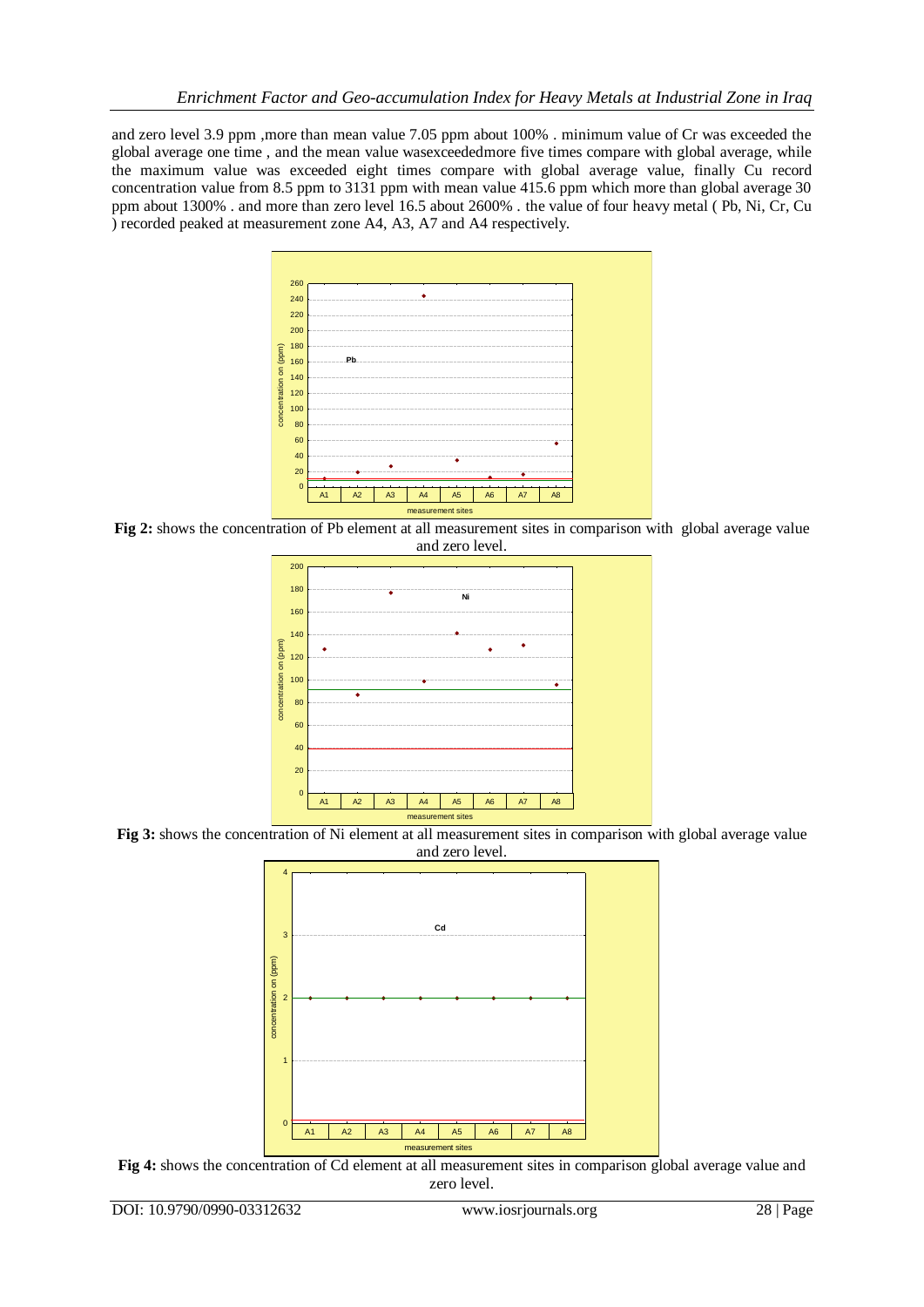

**Red line:** represent global average value.**Green lin**e: represent zero level value.

**Fig 5:** show the concentration of Co element at all measurement sites campier with global average value and zero level.



Fig 6: shows the concentration of Cr element at all measurement sites in comparison with global average value and zero level.



Fig 7: shows the concentration of Cu element at all measurement sites in comparison with global average value and zero level.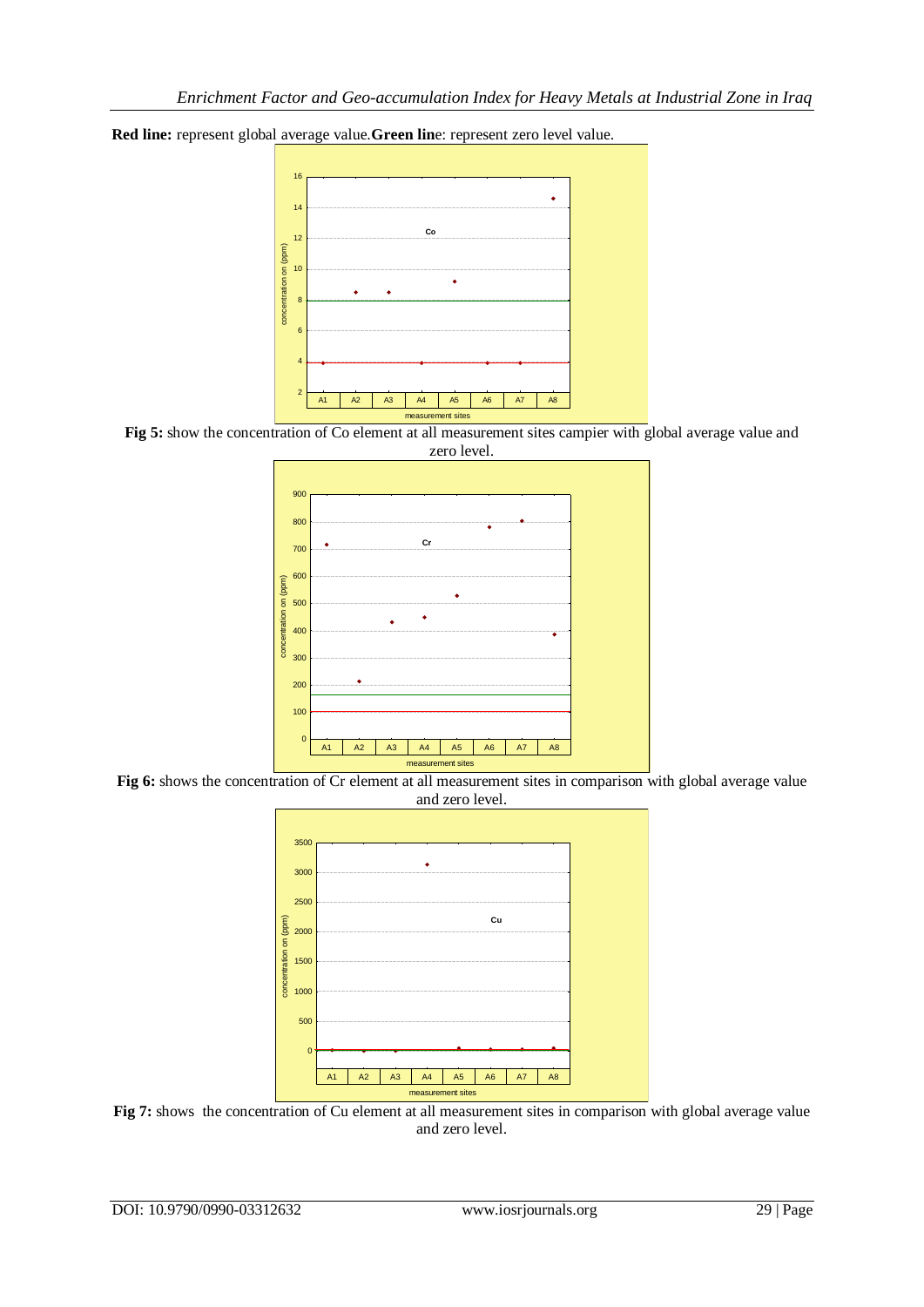## **IV. Estimation pollution level**

### **A. Enrichment Factor (EF):**

Enrichment factor which put forward by zoller [9], is method to estimating the anthropogenic impact on sediments by calculating differentiate between the metals originating from human activities and those from natural provenance or the mixed source of the metals [9]. The EF calculation seeks to reduce the metal variability associated with variations in sediment ratios. The EF method normalizes the measured heavy metal content with respect to a sample reference metal such as Fe or Al [10]. In this study we use Fe as a sample reference metal to calculating the enrichment factor since Fe was considered that the distribution of Fe was not related to other heavy metals, and usually has a relatively high concentration in the earth, The FE is calculated by the following equation:

## $EF=(C_i/C_{ie})s/(C_i/C_{ie})$  RS

Where  $C_i$  is the content of elementiin the sample of interest or the selected reference sample, and  $C_{ie}$  is content of immobile element in the sample or the selected reference sample.  $\text{So}(C_i/C_{ie})$ s is the heavy metal to immobile element ratio in the samples of interest, and  $(C_i/C_{ie})RS$  is the heavy metal to immobile element ratio in the selected reference sample[9].

five contamination categories are generally recognized on the basis of the enrichment factor : EF<2,depletion to mineral enrichment; 2≤EF<5, moderate enrichment; 5 ≤EF<20, significant enrichment;20≤EF<40, very high enrichment; and EF>40, extremely high enrichment.

### **B. Index of geo-accumulation**

Index of geo – accumulation ( $I_{\text{geo}}$ ) was originally defined by Müller in 1969, in order to determine and define metal contamination in sediments, by comparing current concentration with pre- industrial levels[11]. It can be calculated by the following equation

 $I_{\text{geo}} = \log 2$  [Ci/1.5  $C_{\text{ri}}$ ]

**Where**  $C_i$  is the measured concentration of the examined metal i in the sediment, and  $C_{ri}$  is the geochemical background concentration or reference value of the metal i . Factor 1.5 is used because of possible variations in background values for a given metal in the environment as well as very small anthropogenic influences. The geo-accumulation index  $(I_{\text{geo}})$  was distinguished into seven classes by Muller:

|                  | <b>Table 3:</b> represent seven classes of geo-accumulation index by Muller. |                                         |  |  |  |  |
|------------------|------------------------------------------------------------------------------|-----------------------------------------|--|--|--|--|
| <sup>1</sup> geo | $I_{\sigma \epsilon \sigma}$ class                                           | <b>Sediment Quality</b>                 |  |  |  |  |
| $0-0$            |                                                                              | Unpolluted                              |  |  |  |  |
| $0 - 1$          |                                                                              | Unpolluted to moderately polluted       |  |  |  |  |
| 1-2              |                                                                              | moderately polluted                     |  |  |  |  |
| $2 - 3$          |                                                                              | moderately polluted to highly polluted  |  |  |  |  |
| $3-4$            |                                                                              | Highly polluted                         |  |  |  |  |
| $4 - 5$          |                                                                              | Highly polluted to very highly polluted |  |  |  |  |
| 5-6              |                                                                              | very highly polluted                    |  |  |  |  |

**Table 3:**represent seven classes of geo-accumulation index by Muller.

#### **5. Result of estimation pollution level**

**5.1 A1 zone:**Table 4: Enrichment factor and geo- accumulation index at A1 industrial zone.

| <b>Heavy</b> metal | <b>Enrichment Factor (EF)</b> | Degree of enrichment | geo-accumulation(Igeo) | Degree of (I geo)          |
|--------------------|-------------------------------|----------------------|------------------------|----------------------------|
| Ph                 | 1.332913264                   | Depletion            | $-0.447458977$         | Unpolluted                 |
| Ni                 | 3.85636042                    | Moderate             | 1.085198013            | moderately                 |
|                    | 40.39131102                   | Extremely            | 4.473931188            | High to very high polluted |
| Cо                 | 0.590722924                   | Depletion            | $-1.621488377$         | Unpolluted                 |
|                    | 8.682112304                   | Significant          | 2.256004204            | moderately to high         |
|                    | 0.795708827                   | Depletion            | $-1.191729372$         | Unpolluted                 |

**5.2 A2 zone:**Table 5: Enrichment factor and geo- accumulation index at A2 industrial zone.

| <b>Heavy</b> metal | <b>Enrichment Factor</b> | Degree of enrichment | geo-accumulation | Degree of (I geo)          |
|--------------------|--------------------------|----------------------|------------------|----------------------------|
|                    | (EF)                     |                      | $\left($ I geo)  |                            |
| Pb                 | 2.04721252               | Moderate             | 0.371094152      | unpolluted to moderately   |
| Ni                 | 2.292561443              | moderate             | 0.534393676      | unpolluted to moderately   |
| C <sub>d</sub>     | 35.17547285              | very high            | 4.473931188      | High to very high polluted |
| Co                 | 11.21218197              | significant          | $-0.497499659$   | Unpolluted                 |
| Сr                 | 2.260375885              | Moderate             | 0.513995979      | unpolluted to moderately   |
| Cu                 | 0.337330903              | Depletion            | -1.541893779     | Unpolluted                 |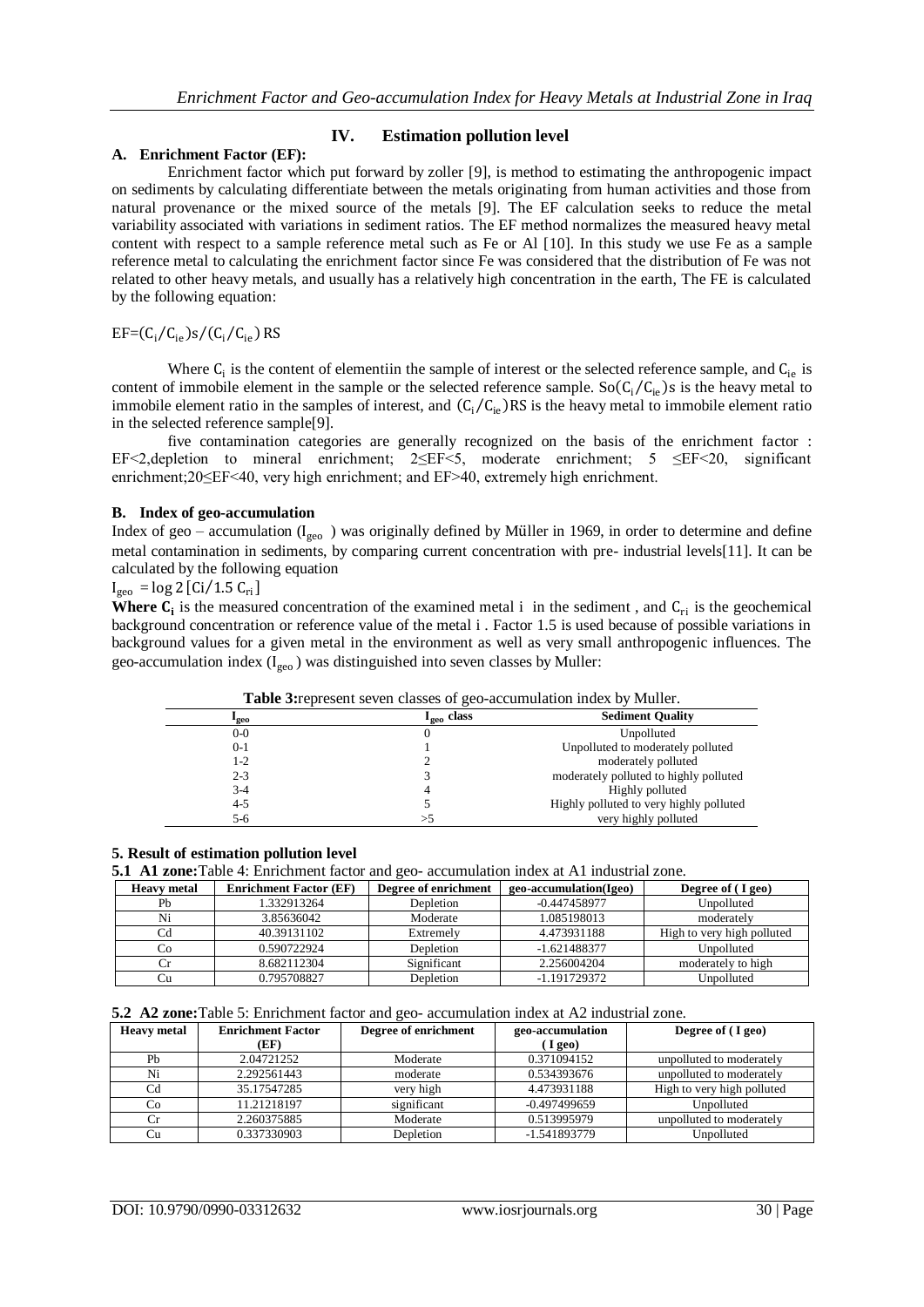| <b>Heavy</b> metal | <b>Enrichment Factor</b> | Degree of enrichment | geo-accumulation | Degree of (I geo)          |
|--------------------|--------------------------|----------------------|------------------|----------------------------|
|                    | (EF)                     |                      | I geo)           |                            |
| Pb                 | 2.150948807              | Moderate             | 0.847996907      | unpolluted to moderately   |
| Ni                 | 3.523174482              | moderate             | 1.559899642      | Moderately                 |
| Cd                 | 26.55492355              | very high            | 4.473931188      | High to very high polluted |
| Co                 | 0.846438188              | depletion            | $-0.497499659$   | Unpolluted                 |
|                    | 3.443908035              | Moderate             | 1.527070336      | Moderately                 |
| Cu                 | 0.22571685               | depletion            | $-2.404390255$   | Unpolluted                 |

**5.3 A3 zone:**Table 6: Enrichment factor and geo- accumulation index at A3 industrial zone.

#### **5.4 A4 zone:**Table 7: Enrichment factor and geo- accumulation index at A4 industrial zone.

| <b>Heavy</b> metal | <b>Enrichment Factor</b><br>(EF) | Degree of enrichment | geo-accumulation<br>$($ I geo) | Degree of (I geo)          |
|--------------------|----------------------------------|----------------------|--------------------------------|----------------------------|
| Pb                 | 30.31579991                      | very high            | 4.027389998                    | high to very high          |
| Ni                 | 3.064424173                      | moderate             | 0.72100802                     | unpolluted to moderately   |
|                    | 41.31343678                      | Extremely            | 4.473931188                    | High to very high polluted |
| Co                 | 0.604209013                      | depletion            | $-1.621488377$                 | Unpolluted                 |
|                    | 5.578553369                      | Significant          | 1.585283064                    | Moderately                 |
|                    | 129.3523706                      | Extremely            | 6.120554697                    | very high polluted         |

| 5.5 A5 zone: Table 8: Enrichment factor and geo- accumulation index at A5 industrial zone. |  |
|--------------------------------------------------------------------------------------------|--|
|--------------------------------------------------------------------------------------------|--|

| <b>Heavy metal</b> | <b>Enrichment Factor</b><br>(EF) | Degree of enrichment | geo-accumulation<br>(Igeo) | Degree of (I geo)          |
|--------------------|----------------------------------|----------------------|----------------------------|----------------------------|
| Pb                 | 2.570884547                      | Moderate             | 1.209973162                | Moderately                 |
| Ni                 | 2.617190105                      | moderate             | 1.23572706                 | moderately                 |
| $_{\rm Cd}$        | 24.69629728                      | very high            | 4.473931188                | High to very high polluted |
| Co                 | 0.852022256                      | depletion            | $-0.38332864$              | unpolluted                 |
| Cr                 | 3.923747713                      | Moderate             | 1.819940621                | Moderately                 |
| Cu                 | 1.207648937                      | depletion            | 0.119909464                | unpolluted to moderately   |

**<sup>5.6</sup> A6 zone:**Table 9: Enrichment factor and geo- accumulation index at A6 industrial zone.

| <b>Heavy</b> metal | <b>Enrichment Factor</b> | Degree of enrichment | geo-accumulation | Degree of (I geo)          |
|--------------------|--------------------------|----------------------|------------------|----------------------------|
|                    | (EF)                     |                      | $\left($ I geo)  |                            |
| Pb                 | 1.487123685              | Depletion            | $-0.286304185$   | Unpolluted                 |
| Ni                 | 3.847781405              | Moderate             | 1.085198013      | moderately                 |
| Cd                 | 40.30145488              | Extremely            | 4.473931188      | High to very high polluted |
| Co                 | 0.589408778              | Depletion            | $-1.621488377$   | unpolluted                 |
| Cr                 | 9.442630879              | Significant          | 2.380360048      | moderately to high         |
| Сu                 | 1.140531173              | depletion            | $-0.669122948$   | Unpolluted                 |

**5.7 result A7 zone:**Table 10: Enrichment factor and geo- accumulation index at A7 industrial zone

| <b>Heavy metal</b> | <b>Enrichment Factor</b> | Degree of enrichment | geo-accumulation | Degree of (I geo)          |
|--------------------|--------------------------|----------------------|------------------|----------------------------|
|                    | (EF)                     |                      | I geo)           |                            |
| Pb                 | 1.737398563              | Depletion            | 0.128733314      | unpolluted to moderately   |
| Ni                 | 3.466851707              | Moderate             | 1.125430691      | moderately                 |
| Cd                 | 35.31297893              | very high            | 4.473931188      | High to very high polluted |
| Co                 | 5.164523169              | significant          | $-1.621488377$   | unpolluted                 |
| Cr                 | 8.518549908              | Significant          | 2.422412429      | moderately to high         |
| Cu                 | 1.069983262              | Depletion            | $-0.570607208$   | Unpolluted                 |
|                    |                          |                      |                  |                            |

**5.8 result A8 zone:**Table 11: Enrichment factor and geo- accumulation index at A8 industrial zone

| <b>Heavy</b> metal | <b>Enrichment Factor</b> | Degree of enrichment | geo-accumulation | Degree of (I geo)          |
|--------------------|--------------------------|----------------------|------------------|----------------------------|
|                    | (EF)                     |                      | I geo)           |                            |
| Pb                 | 6.626740848              | Significant          | 1.90303827       | Moderately                 |
| Ni                 | 2.834969347              | Moderate             | 0.678071905      | unpolluted to moderately   |
| Cd                 | 39.37457426              | very high            | 4.473931188      | High to very high polluted |
| Co                 | 2.155757941              | Moderate             | 0.282933963      | unpolluted to moderately   |
|                    | 4.569025597              | Moderate             | 1.366625294      | Moderately                 |
| Cu                 | 1.952978883              | depletion            | 0.140415119      | unpolluted to moderately   |

# **V. Conclusions**

- 1. Mean value of heavy metals Pb, Ni, Cr and Cu are 52.6 , 123.1 , 539.3 , 415.6 ppmwith global average value 10, 40, 100, 30 ppm respectively , the soil is seriously polluted by these heavy metals.
- 2. According to the Enrichment factor A1 zone is extremely enriched by Cd (40.3) with significantly enriched by Cr (8.6),A2 zone is very high enriched by Cd(35.1) withsignificantly enriched by Co (11.2) , A3 zone is very high enriched by Cd (26.5). A4 is extremely enriched by Cu (129.3) and Cd (41.3) with very high enrichment by Pb (30.3) and significantly enrichment by Cr (5.57) .A5 is very high enrichment by Cd